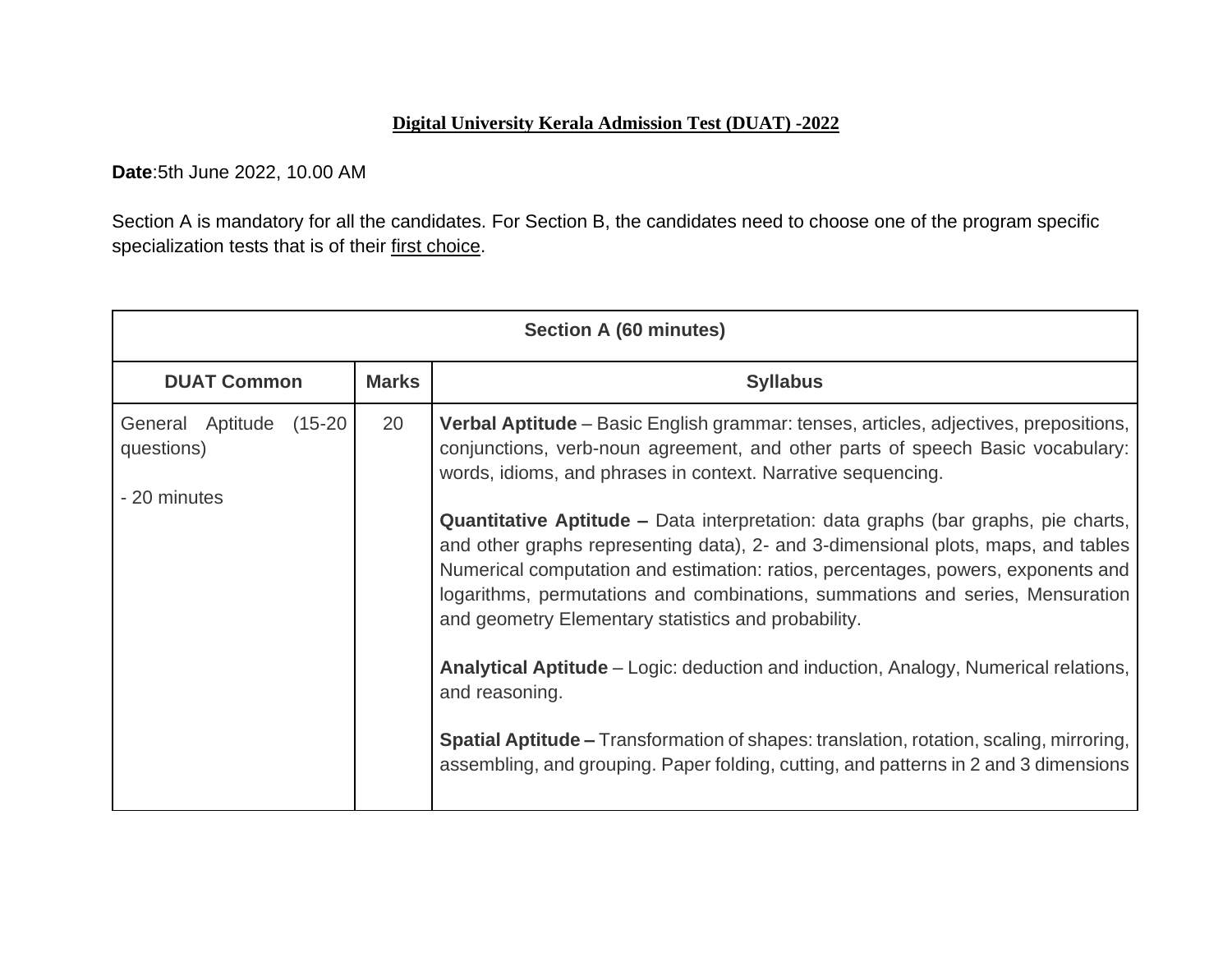| $(10-20)$<br><b>Mathematics</b><br>questions)<br>- 20 minutes<br>(Level of questions will<br><b>BSc/B.Tech/BE</b><br><b>of</b><br>be<br>degree) | 20 | Probability, Statistics, Calculus (Derivatives, Integrals, Application of derivatives and integrals,<br>Partial derivatives), Discrete Mathematics, basic number theory, Algebra |
|-------------------------------------------------------------------------------------------------------------------------------------------------|----|----------------------------------------------------------------------------------------------------------------------------------------------------------------------------------|
| English<br>Reading<br>$(10-20)$<br>comprehension<br>questions)<br>- 20 minutes                                                                  | 20 | Two paragraphs each having 5-10 questions.                                                                                                                                       |

| <b>Section B (60 minutes)</b>                                                                                                                          |    |                                                                                                                                                                                                                                                                                                                                                                            |  |
|--------------------------------------------------------------------------------------------------------------------------------------------------------|----|----------------------------------------------------------------------------------------------------------------------------------------------------------------------------------------------------------------------------------------------------------------------------------------------------------------------------------------------------------------------------|--|
| <b>Marks</b><br><b>Syllabus</b><br><b>Program specific test</b>                                                                                        |    |                                                                                                                                                                                                                                                                                                                                                                            |  |
| <b>MSc</b><br>DUAT<br><b>Computer</b><br><b>Science</b><br>(20 questions)<br>(Level of questions - BSc<br><b>Science</b><br><b>Computer</b><br>degree) | 40 | Computer Fundamentals, Computer Organization and Architecture, Computer<br>Networks, Operating System, Design and Analysis of Algorithms, Introduction to<br>Programming (Data Types, Expressions and Assignment Statements, Control Structures, Sub<br>programs, Basic concepts in Object Oriented Programming), Cyber Security, Artificial<br>Intelligence, Graph Theory |  |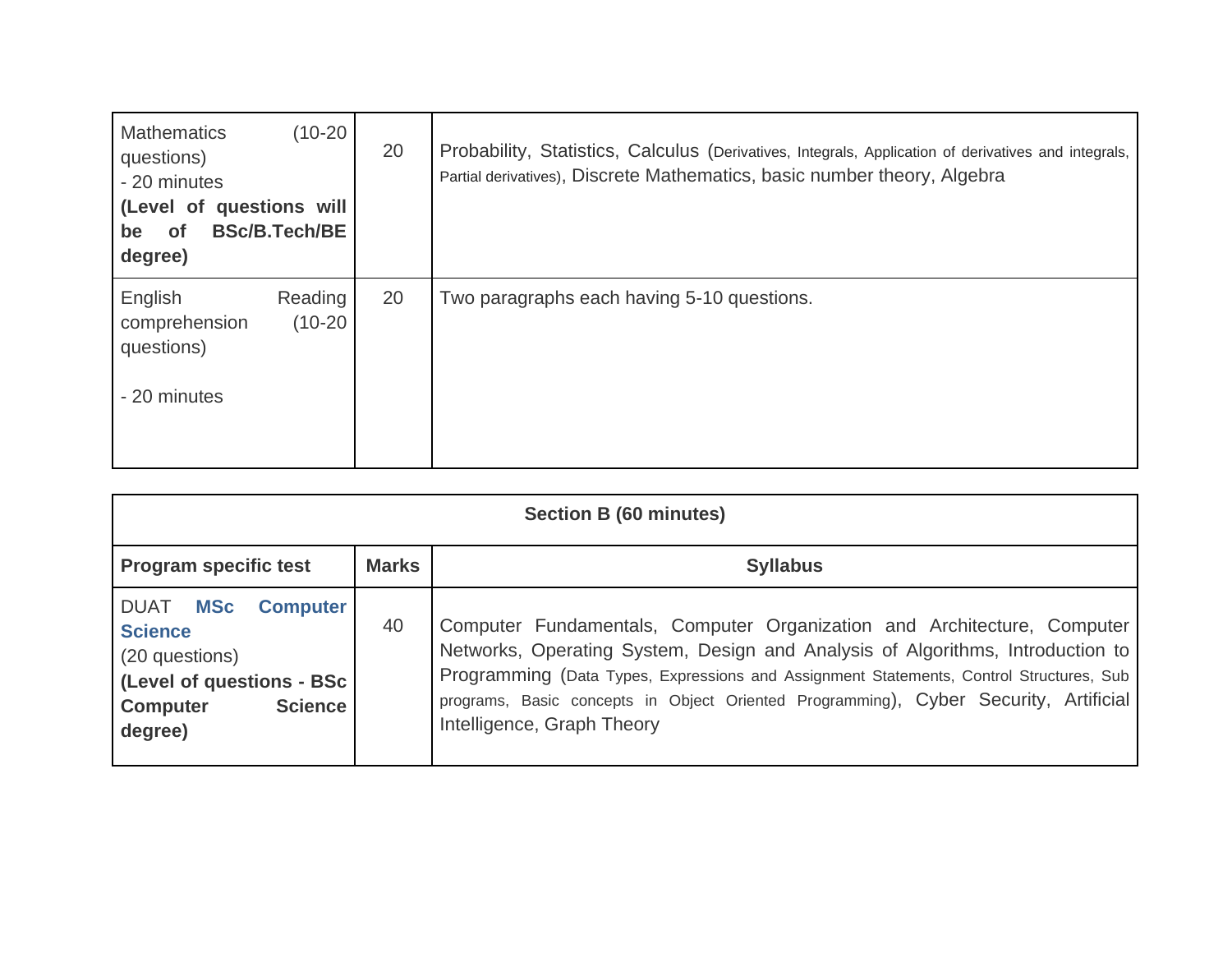| <b>DUAT MSc Ecology</b><br>(20 questions)<br><b>Level of questions - B.Sc</b><br>degree. | 40 | Plant Science-Taxonomy, systematics, Origin and evolution of life, microbiology,<br>mycology, lichenology, plant pathology, phycology, bryology, pteridology,<br>gymnosperms, palaeobotany, anatomy, morphology, reproductive botany, economic<br>botany, phytogeography, micro technique, plant tissue culture, palynology, genetics,<br>cell and molecular biology<br>Environmental Chemistry - Green chemistry - fundamentals, Atmospheric<br>chemistry, ozone depletion, Greenhouse effect, Air, water and soil pollution, effects<br>of pollutants, water treatment, Treatment of Pollutants and Wastes, Biogeochemical<br>cycles, aliphatic and aromatic compounds, synthesis of xenobiotic compounds like<br>pesticides and dyes, synthetic polymers, ecotoxicology, pesticides etc., interaction<br>of toxicants with environment, environmental policy & agreements.<br>Zoology - Chordata & Non- Chordata, taxonomy, systematics, cell biology, genetics,<br>molecular biology, biotechnology, environmental biology, ethology, evolution,<br>zoogeography, physiology, developmental biology, embryology, endocrinology,<br>biochemistry, biophysics, biometry.<br><b>Physics</b> – Matrices, vector calculus, Newton's laws, conservation of energy and<br>momentum, central force problem, fluid dynamics, special relativity, electrostatics<br>and magnetostatics, Faraday's law, Maxwell's equations, e-m waves, reflection,<br>refraction, diffraction, interference, uncertainty principle, Hermitian operators, |  |
|------------------------------------------------------------------------------------------|----|------------------------------------------------------------------------------------------------------------------------------------------------------------------------------------------------------------------------------------------------------------------------------------------------------------------------------------------------------------------------------------------------------------------------------------------------------------------------------------------------------------------------------------------------------------------------------------------------------------------------------------------------------------------------------------------------------------------------------------------------------------------------------------------------------------------------------------------------------------------------------------------------------------------------------------------------------------------------------------------------------------------------------------------------------------------------------------------------------------------------------------------------------------------------------------------------------------------------------------------------------------------------------------------------------------------------------------------------------------------------------------------------------------------------------------------------------------------------------------------------------------------------------------|--|
|                                                                                          |    |                                                                                                                                                                                                                                                                                                                                                                                                                                                                                                                                                                                                                                                                                                                                                                                                                                                                                                                                                                                                                                                                                                                                                                                                                                                                                                                                                                                                                                                                                                                                    |  |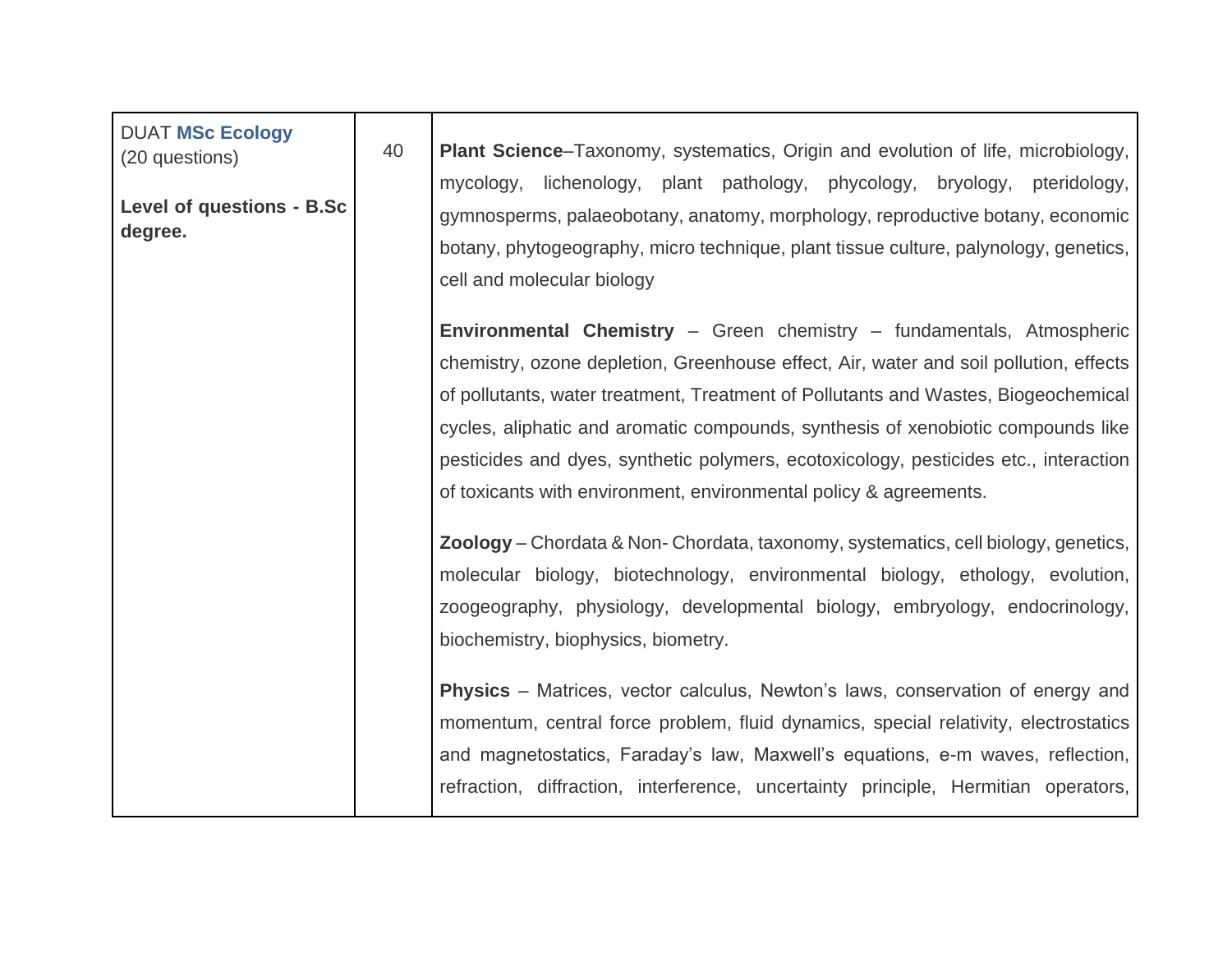|                                                                                                                                      |    | Fundamentals of thermodynamics, black body radiation, electronics - fundamentals,<br>computational physics-fundamentals, atmospheric physics - fundamentals. |                                                                                                                                                                                                                                                                                                             |  |
|--------------------------------------------------------------------------------------------------------------------------------------|----|--------------------------------------------------------------------------------------------------------------------------------------------------------------|-------------------------------------------------------------------------------------------------------------------------------------------------------------------------------------------------------------------------------------------------------------------------------------------------------------|--|
| <b>DUAT MSc Electronics</b><br>(20 questions) Level of<br><b>BSc</b><br>questions-<br>electronics)                                   | 40 | Analog circuits, digital circuits, digital signal processing, circuit theory, signal<br>processing, semiconductors                                           |                                                                                                                                                                                                                                                                                                             |  |
| <b>DUAT MSc Data Analytics</b><br>(10 questions) Computer<br>Science of +2 level and (30<br>questions) from chosen<br>specialization | 40 | <b>Computer Science-Common to all three</b><br>specializations (Bio AI, Computational<br>Science, Geo-informatics) - 10 marks                                | Data<br>Structures: Stack & Queue,<br>Introduction to computer<br>networks,<br>Management Systems<br>Database<br>Basics, Overview of Operating Systems,<br>functionalities and characteristics of OS.<br>Hardware concepts related to OS, CPU<br>states, I/O channels, Algorithm analysis<br>- Fundamentals |  |
|                                                                                                                                      |    | <b>Bio AI - BSc level- 30 marks</b>                                                                                                                          | Molecular Biology, Cell Biology,<br>Genetics, Biotechnology, Biochemistry                                                                                                                                                                                                                                   |  |
|                                                                                                                                      |    | <b>Computational Science- 30 marks</b>                                                                                                                       | Thermodynamics, Classical and<br>quantum mechanics, Electricity,<br>magnetism and EM theory, Nuclear<br>Physics, Fluid Mechanics, Ordinary<br><b>Differential Equations, Partial</b><br>derivatives, Numerical solutions to<br>differential equations                                                       |  |